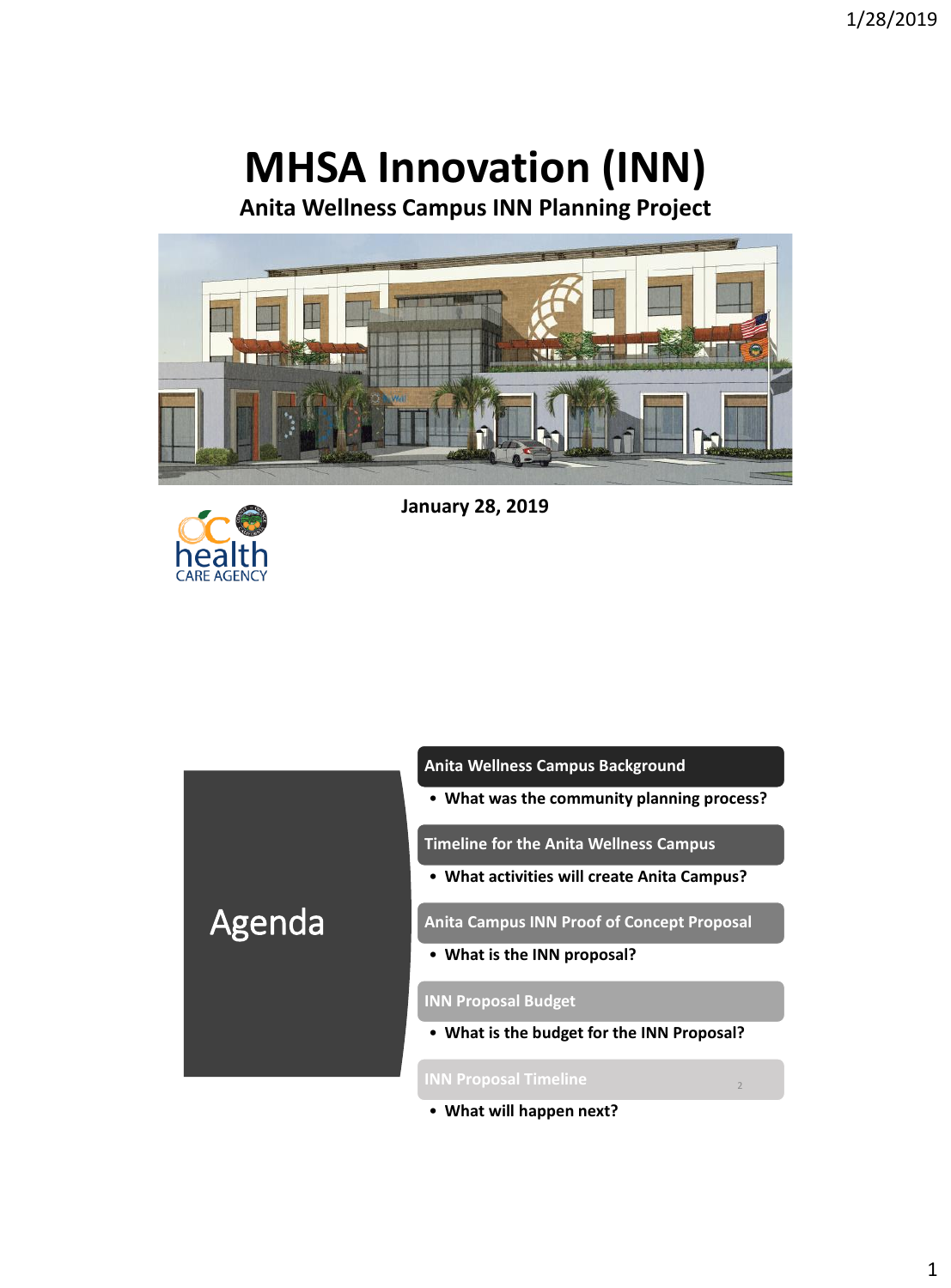### 3 **2016 Be Well** *Planning, needs ID'd* **2017 2018 Anita Wellness Campus BHS CEM** *Needs ID'd* **MHSA** *Campus planning began, needs ID'd Site purchased 2017*

## **Community Planning Efforts**

## **Community Planning Results**

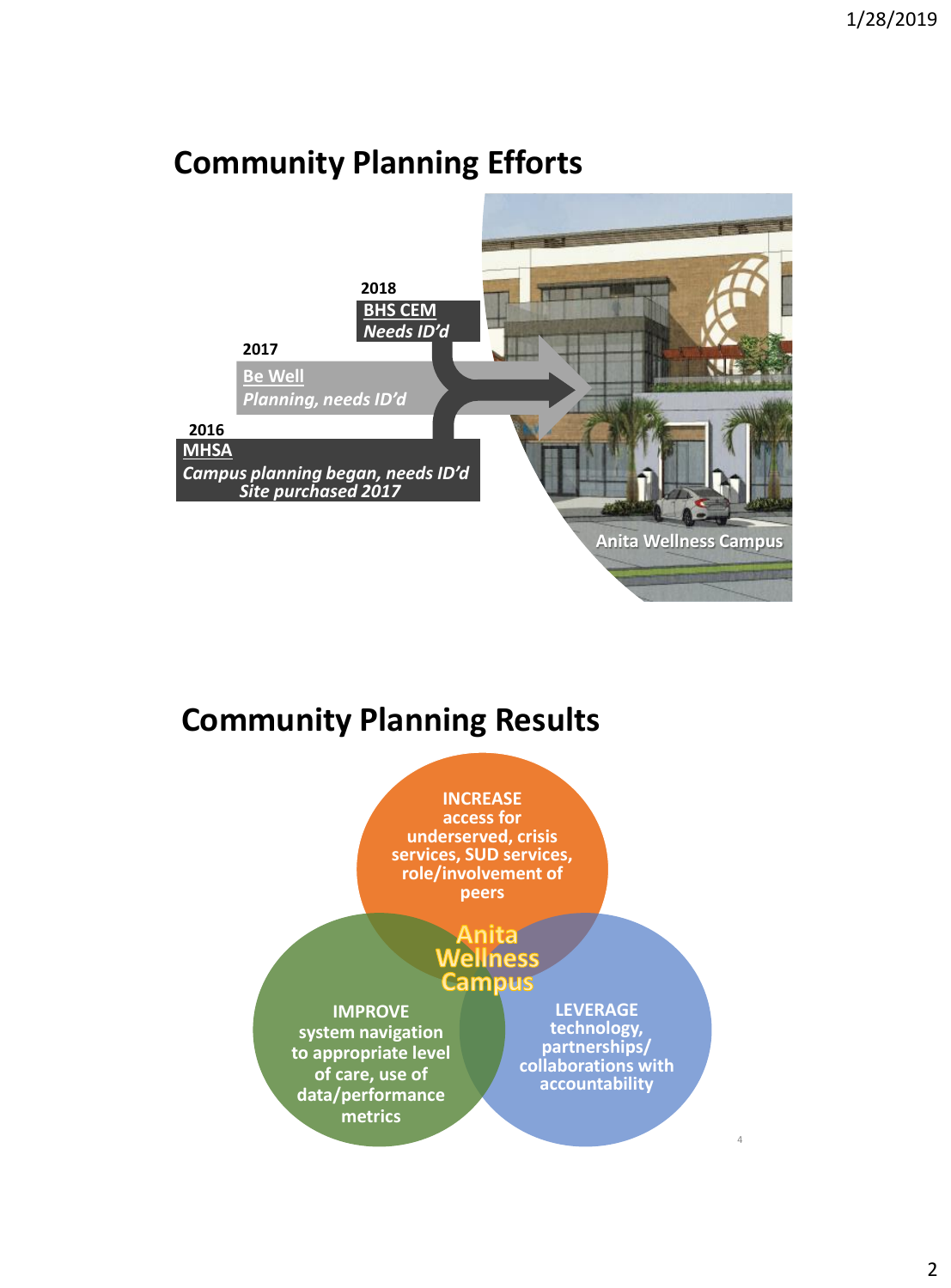### **Anita Wellness Campus: 2016 BHS/MHSA Strategic Priority**



### Creating the Anita Wellness Campus

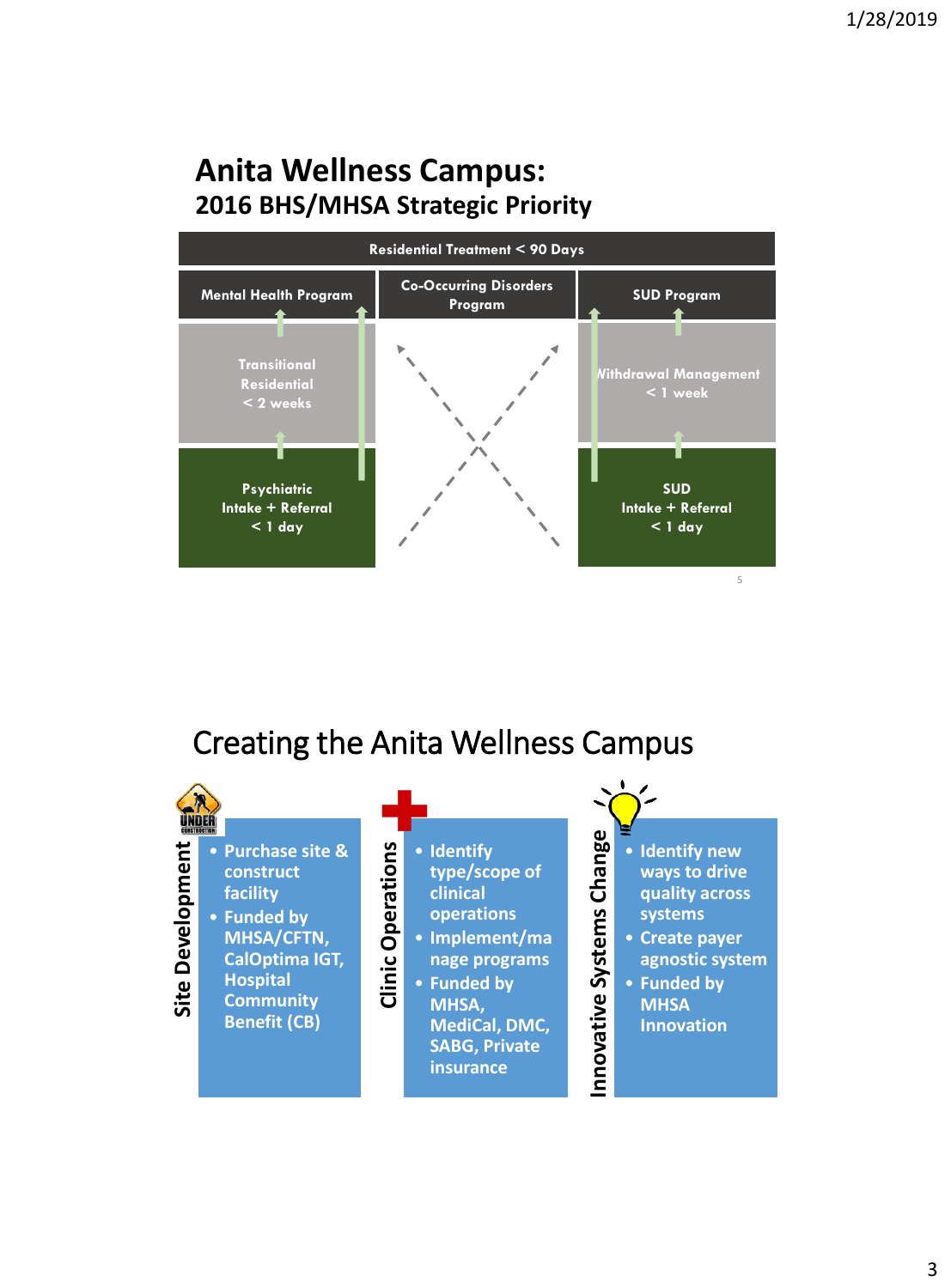

**How do we leverage behavioral health dollars across sectors to serve an entire community effectively and efficiently, regardless of payer source?** 

### **Performance- & Value-Based Contracting (PB/VBC)**



8

#### **What it does**

• **Incentivizes service quality and improves client outcomes by paying for value, not just volume, of services**

#### **Why we need it**

• **Current payment models for BH services don't support improvement of outcomes**

**How we identified need through local community planning**

- **Provide services to providers to increase retention, effectiveness**
- **Clarify process for having a recommended program come to fruition**
- **System improvement and efficiency**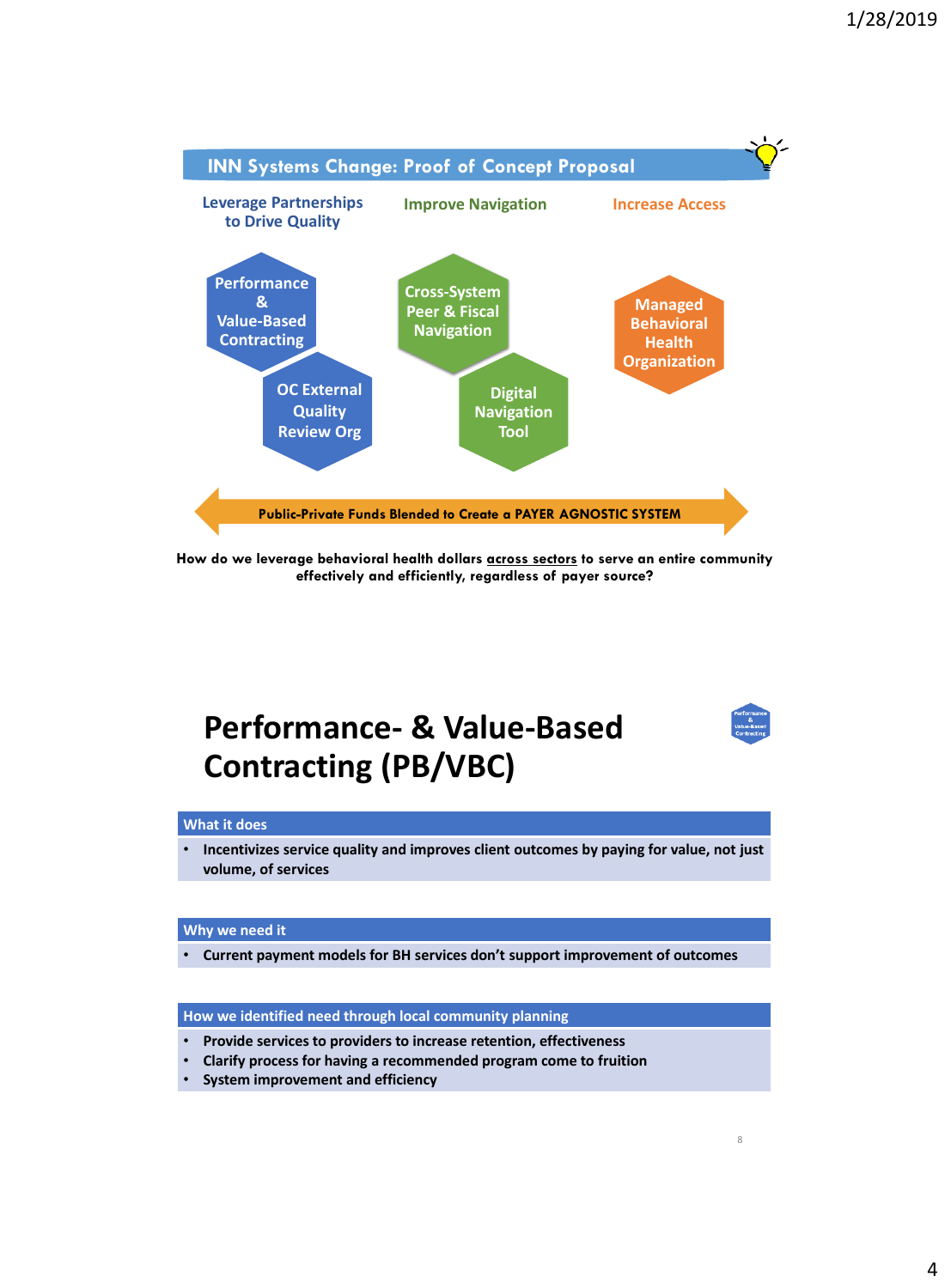## **OC Community External Quality Review Organization (OC-EQRO)**

#### **What it does**

• **Conducts analysis and evaluation of aggregated information on quality, timeliness, and access to services to support quality improvement and monitor performance of programs** 

#### **Why we need it**

• **We need a local, community-driven EQRO to support achievement of outcomes and quality improvement for Orange County**

#### **How we identified need through local community planning**

- **Provide services to providers to increase retention, effectiveness**
- **Clarify process for having a recommended program come to fruition**
- **System improvement and efficiency**
- **Big data sharing and analysis**

### **Cross-System Peer & Fiscal Navigation**

#### **What it does**

- **Offers 24/7 navigation assistance to clients by persons with lived experience, including parent partners**
- **Provides financial navigation support to assist with billing**

#### **Why we need it**

- **Peers are uniquely qualified through lived experience to assist others and encourage resiliency, wellness and self-management of health and behavioral health**
- **Clients and their families will need support to navigate services at the Anita Campus**
- **Clients and their families will also need assistance with billing issues**

#### **How we identified need through local community planning**

• **Provide peer services for all**





9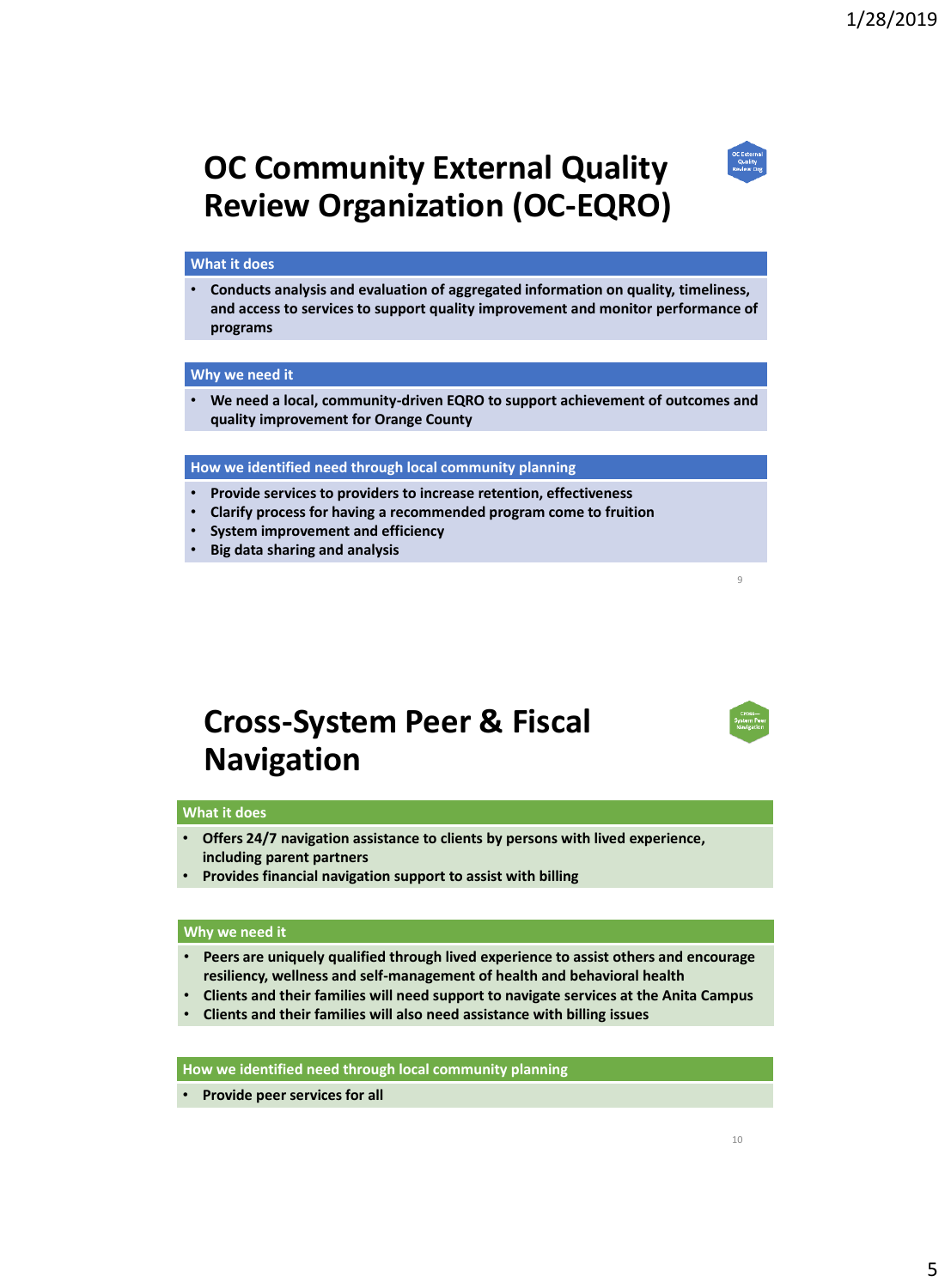## **Digital Resource Directory**

#### **What it does**

• **Creates / maintains an online curated resource directory to assist navigation, and allows for client reviews of resources**

#### **Why we need it**

• **Currently this information is not housed in a central spot or curated to make it accessible to providers, clients, and others who need it**

#### **How we identified need through local community planning**

- **Big data sharing and analysis**
- **Increase dialogue/reflection/education about social determinants for mental health & toxic stress related to chronic illness**
- **Artificial intelligence**

### **Managed Behavioral Health Organization (MBHO)**

### **What it does**

- **Creates a network of BH providers who will serve clients regardless of payer source**
- **Recruits qualified providers capable of addressing cultural needs currently unmet by existing systems/services (e.g., Veterans, ethnic communities, deaf and hard of hearing, LGBTQ, etc.)**
- **Establishes universal reimbursement rates in coordination with payer sources**
- **Credentials and verifies provider's stated expertise/training**

#### **Why we need it**

- **To increase and equalize access by need and not by payer type**
- **To improve ability to serve unserved and underserved communities**

#### **How we identified need through local community planning**

• **Feedback to provide services to unserved/underserved and hard-to-reach communities (i.e., monolingual and ethnic communities, LGBTQ, TAY, Foster youth, Older Adults, Veterans)**

11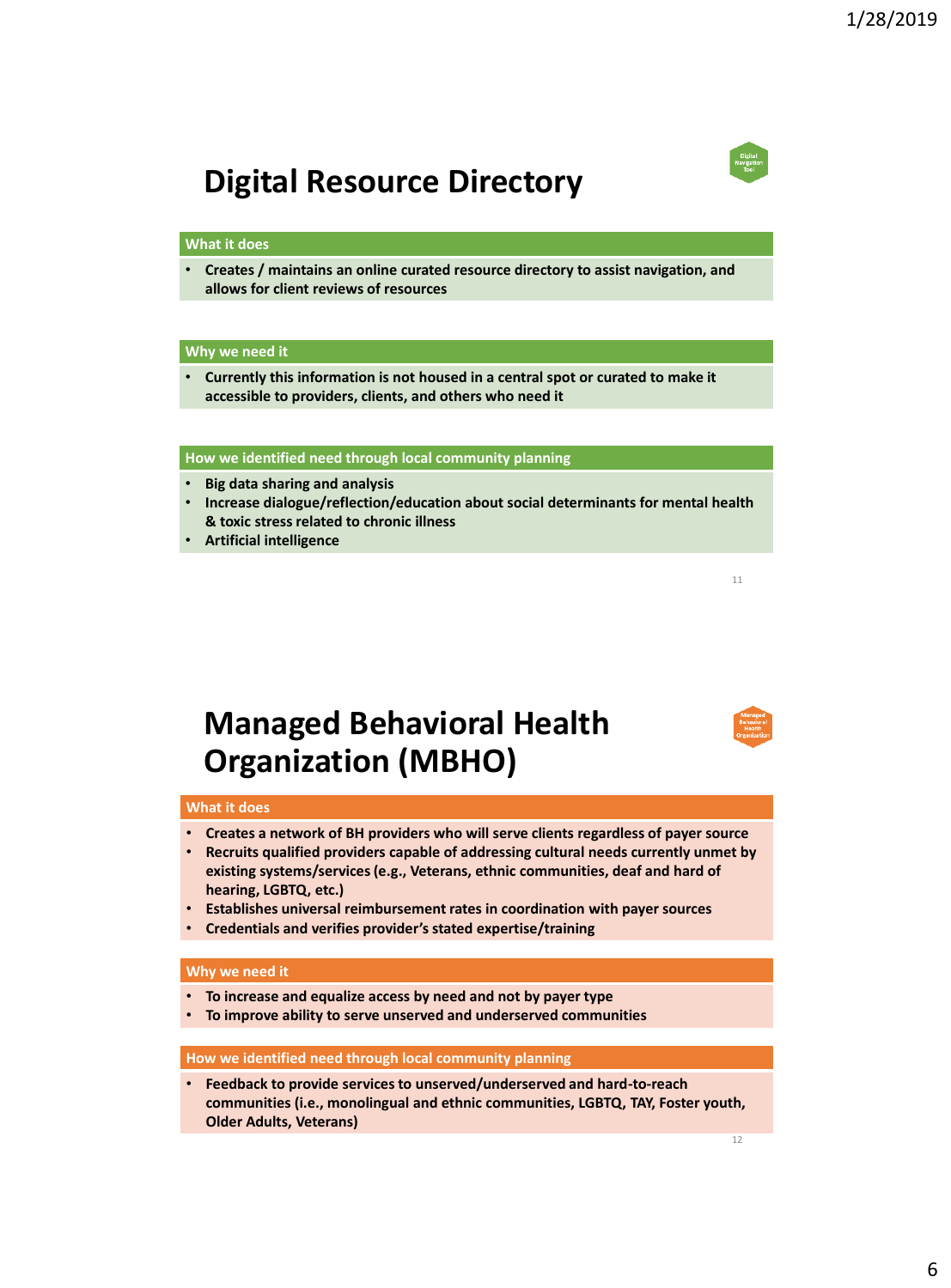### Summary

### **What is the INN Project?**

• **Developing a proof of concept for:**  $\frac{N_{\text{observed}}}{N_{\text{observed}}}\frac{C_{\text{COS}}}{N_{\text{observed}}}\frac{C_{\text{COS}}}{N_{\text{observed}}}\frac{C_{\text{COS}}}{N_{\text{observed}}}\frac{C_{\text{COS}}}{N_{\text{observed}}}\frac{C_{\text{COS}}}{N_{\text{observed}}}\frac{C_{\text{COS}}}{N_{\text{observed}}}\frac{C_{\text{COS}}}{N_{\text{observed}}}\frac{C_{\text{COS}}}{N_{\text{observed}}}\frac$ 



13

### **Why do we need this?**

• **To determine in what ways can we braid funding sources and regulations so that the person and not the payer source is the center of patient care**

### **What do we hope to learn?**

• **How to create a payer agnostic system within the Anita Campus**

### **What is the length of this proposal?**

• **18 months** 

### **What is the proposed budget?**

• **Approximately \$12 million**

### **Proposed INN Project Budget: ~\$12m**